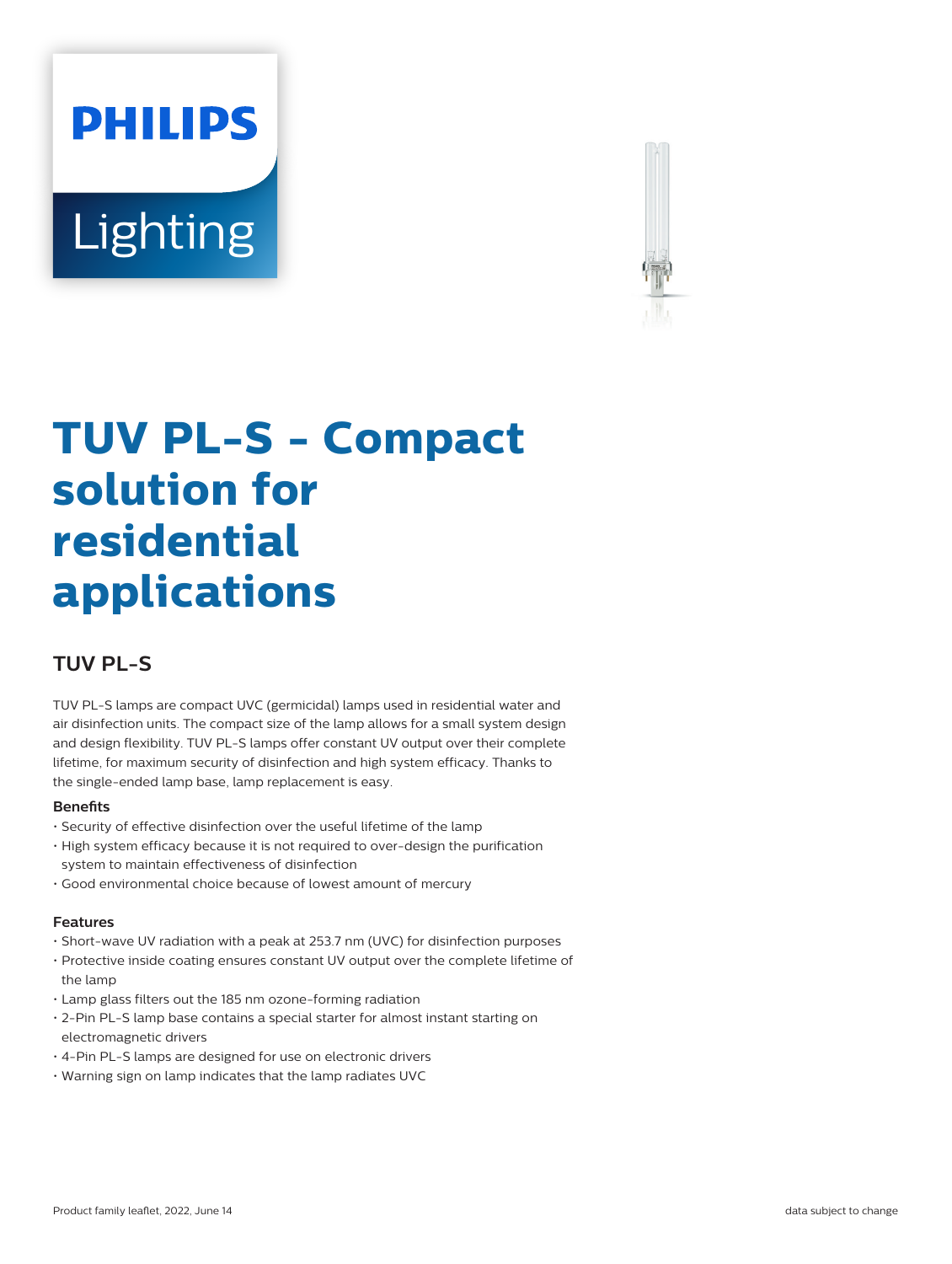#### **Application**

- Deactivation of bacteria, viruses and other micro-organisms
- Residential drinking water units
- Pond water units
- Air treatment units
- Stand-alone purifiers

#### **Warnings and Safety**

- A lamp breaking is extremely unlikely to have any impact on your health. If a lamp breaks, ventilate the room for 30 minutes and remove the parts, preferably with gloves. Put them in a sealed plastic bag and take it to your local waste facilities for recycling. Do not use a vacuum cleaner.
- DANGER: Risk Group 3 Ultra Violet product. These lamps emit high-power UV radiation that can cause severe injury to skin and eyes. Avoid eye and skin exposure to unshielded product. Use only in an enclosed environment which shields users from the radiation.

| <b>Approval and Application</b> |                   |
|---------------------------------|-------------------|
| Mercury (Hg) Content (Nom)      | 3.0 <sub>mg</sub> |
|                                 |                   |
| <b>General Information</b>      |                   |
| <b>Useful Life (Nom)</b>        | 9000 h            |
| <b>Main Application</b>         | Disinfection      |
|                                 |                   |
| <b>Light Technical</b>          |                   |
| Colour Code                     | <b>TUV</b>        |
| <b>Colour Designation</b>       |                   |
|                                 |                   |
| <b>Mechanical and Housing</b>   |                   |
| <b>Bulb Shape</b>               | 2xT12             |

#### **Operating and Electrical**

|          |                                 | Lamp Current Voltage |       | Power  |          |                                 | <b>Lamp Current</b> | Voltage |
|----------|---------------------------------|----------------------|-------|--------|----------|---------------------------------|---------------------|---------|
|          | Order Code Full Product Name    | (Nom)                | (Nom) | (Nom)  |          | Order Code Full Product Name    | (Nom)               | (Nom)   |
| 71083380 | TUV PL-S 9W/4P 1CT/<br>6X10BOX  | 0.17A                | 60 V  | 8.6 W  | 86723080 | TUV PL-S 13W/2P 1CT/<br>6X10BOX | 0.29A               | 56 V    |
| 62488880 | TUV PL-S 11W/2P 1CT/<br>6X10BOX | 0.16A                | 89 V  | 11.6 W |          |                                 |                     |         |

#### **General Information**

| Order Code | <b>Full Product Name</b>    | Cap-Base        |
|------------|-----------------------------|-----------------|
| 71083380   | TUV PL-S 9W/4P 1CT/6X10BOX  | 2G <sub>7</sub> |
| 62488880   | TUV PL-S 11W/2P 1CT/6X10BOX | G23             |

| Order Code | <b>Full Product Name</b>    | Cap-Base |
|------------|-----------------------------|----------|
| 86723080   | TUV PL-S 13W/2P 1CT/6X10BOX | GX23     |

#### **Light Technical**

| Order Code Full Product Name               | <b>Lumen Depreciation At Useful Lifetime</b> |
|--------------------------------------------|----------------------------------------------|
| 71083380 TUV PL-S 9W/4P 1CT/6X10BOX 0.35 % |                                              |
| 62488880 TUV PL-S 11W/2P 1CT/6X10BOX 20 %  |                                              |

| Order Code Full Product Name              | <b>Lumen Depreciation At Useful Lifetime</b> |
|-------------------------------------------|----------------------------------------------|
| 86723080 TUV PL-S 13W/2P 1CT/6X10BOX 20 % |                                              |